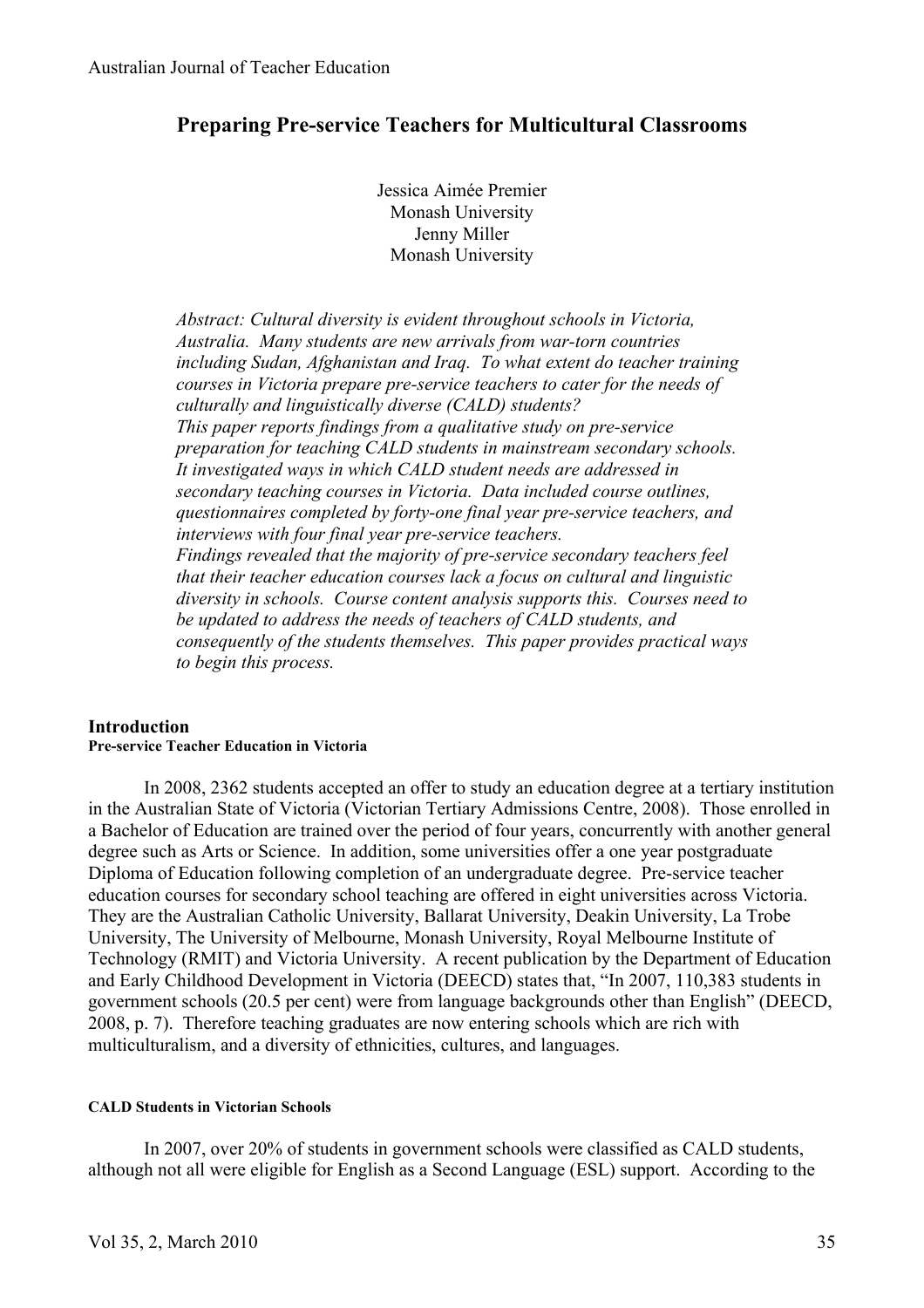Department of Education and Early Childhood Development's 2007 ESL report, "A student is defined as having a language background other than English if either the student or one or both parents was born in a non English speaking country" (DEECD, 2008, p. 7). In 2007, 39,341 students (35.6%) met the criteria for ESL index funding (which meant English was not the main language spoken at home, and students had been enrolled in an Australian school for less than five years). A total of 5549 ESL students were newly arrived in Australia in 2007 and approximately 188 languages were spoken in their homes. In 2007, the highest numbers of students were born in China, India, Afghanistan, the Philippines and Sudan (DEECD, 2008, p. 7).

Students who arrive in Australia with little or no English can enrol in a specialised ESL school or centre for two to four terms (six months to one year). Many are taught English in an intensive ESL program in one of nine language centres or schools in Victoria. Regardless of their English language proficiency at the end of four terms, these students must then attend mainstream schools. Once in mainstream settings, intensive English classes are no longer provided. Sometimes specialised ESL classes are offered to replace English classes, but this is not always the case. In mainstream settings, the onus falls on the mainstream subject teacher to cater to the needs of ESL students. Some students never attend a specialist ESL school. Instead, their first formal schooling in an English-speaking country occurs in a mainstream school.

Of the 5549 new arrivals in 2007, a total of 1672 (30.1%) enrolled in English language schools or centres. Of these, 678 were primary students (18.4% of total primary newly arrived students), and 994 were secondary students (53.2% of total secondary newly arrived students) (DEECD, 2008, p. 18). This indicates the necessity for mainstream secondary teachers to be trained in the field of ESL education as eventually these students enter mainstream secondary schools. Teachers need to feel confident in their ability to cater for the English language needs of CALD students in their specific subject areas.

#### **Current Teachers and ESL Training**

Of the 424 teachers involved in delivering secondary ESL programs statewide in 2007, 83.0 % had a specialist ESL qualification, 16.3 % did not have an ESL qualification and 0.7 % were studying for an ESL qualification (DEECD, p. 32). These figures indicate that not all 'specialist' ESL secondary teachers have qualifications in the area. If ESL specialist teachers are lacking training, what preparation do mainstream teachers receive in the area of CALD student needs? Evidence of the diversity in Victorian classrooms above clearly indicates a need for knowledge about CALD students in the classroom.

### **The Research Problem**

A consideration of these factors generated the following research question: To what extent is training about CALD student needs included in pre-service teacher degrees, as part of specialist methods or general teaching units?

Research conducted by Miller, Mitchell and Brown (2005) indicates that mainstream secondary teachers struggled when teaching CALD students who had low literacy and interrupted education. This is an increasing concern in recent times due to the changing nature of CALD students attending Victorian secondary schools. Miller et al. (2005) focused on a school in Melbourne with a large Sudanese population and found that mainstream teachers in this school had not been trained to teach this student group. They did not know how to locate or adapt suitable teaching resources for the student's low-level literacy needs, and deal with student's social and emotional needs, which often resulted in behaviour difficulties. The relationship between ESL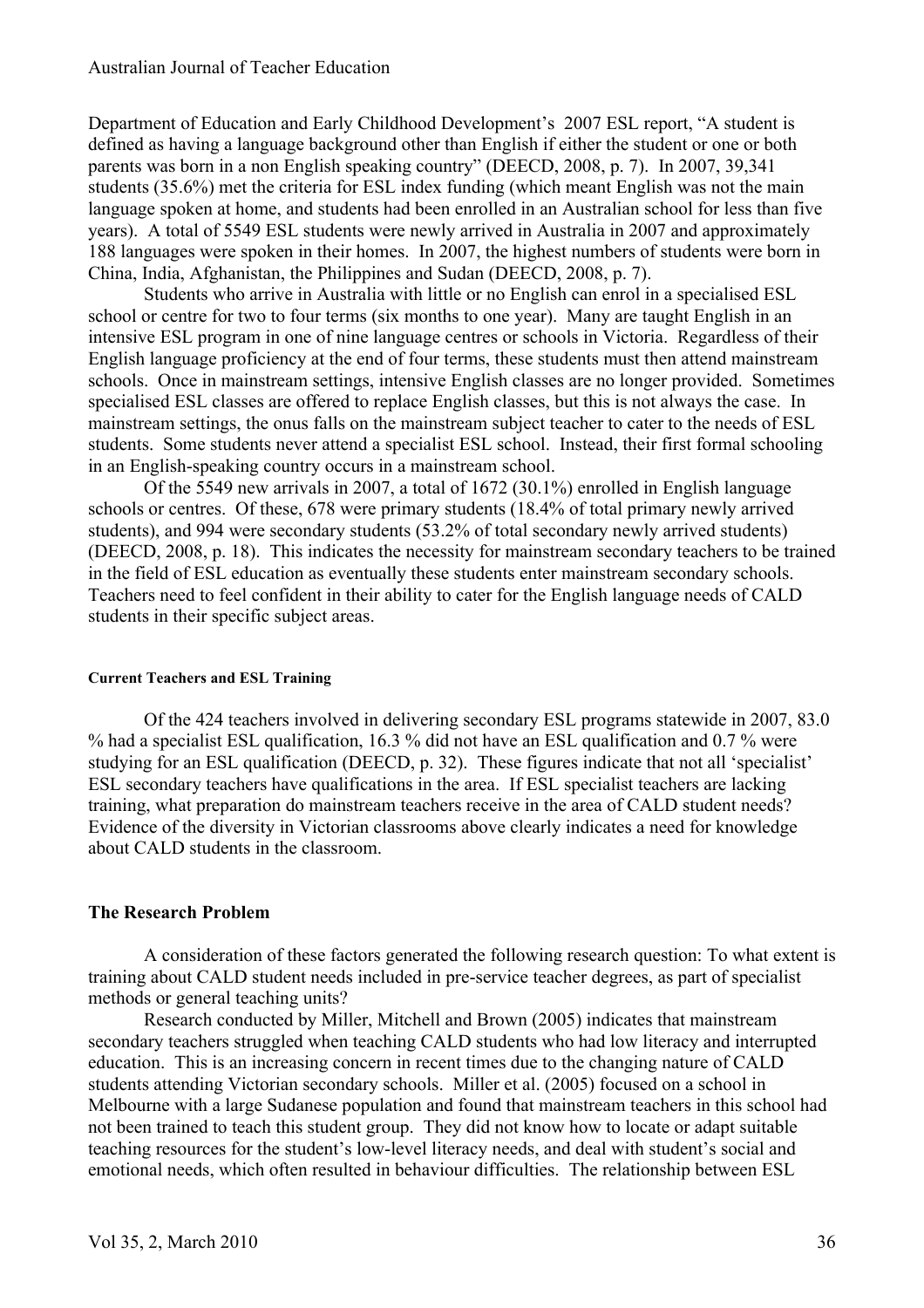specialist teachers and mainstream staff was also problematic. Productive collaboration between mainstream and ESL staff did not occur, and mainstream staff lacked workplace support for professional development in the area of CALD student needs.

Brown, Miller and Mitchell (2006), described students with interrupted education in this Victorian school as having "been in camps, experienced trauma, lost members of their family, had minimal schooling and arrived with little or no literacy" (p. 150). The study investigated what happened to these Sudanese students once enrolled in a mainstream secondary school in Victoria. The results revealed that these students felt overwhelmed by the educational system in mainstream secondary schools. The teaching styles used in the mainstream made learning difficult, and extremely challenging for them. Problems with learning arose due to content literacy and because teachers often assumed prior knowledge. Subject specific terminology was difficult to understand, the language demands were too high, and group work was not always effective.

The students in this study indicated that current teaching practice in mainstream secondary schools was not effectively catering for their needs. Brown et al. (2006, p. 161) propose that "educational strategies, resources and policies that might best meet the needs of these students" should be created, as current teaching approaches were lacking in this area.

# **The Role of Pre-service Teacher Education**

The experiences and cultures of African students who have fled persecution and war differ greatly from the experiences of most Australian teachers and students. The educational and emotional needs of students from war-torn countries also vary greatly from those of other CALD students found in Victoria (Brown et al., 2006; Miller et al., 2005). The researchers stress that due to the changing ethnicities and experiences of migrant and refugees living in Victoria, it is crucial that pre-service teacher education prepares teachers to cater for the needs of CALD students.

The content of pre-service teacher education courses requires careful consideration to ensure that relevant and useful information is relayed to teachers. Many factors apart from practical strategies and curriculum content are salient when educating teachers in this area. These include attitudes, cross-cultural understanding and multi cultural awareness (Giambo & Szecsi, 2005; Youngs & Youngs, 2001) and promoting partnership between ESL teachers and mainstream subject teachers (Arkoudis, 2006; Davison, 2006; Doyle & Reinhardt, 1992; Lucas, Villegas & Freedson-Gonzalez, 2008). Successful integration of CALD students into mainstream environments requires that teachers have training in the domain, and can work productively with ESL specialists. This is because the best environment to learn English is often in the mainstream classroom. Students need to attend mainstream classes to feel included in the whole school community, and activities which are useful for ESL learners are generally beneficial for all students (Doyle et al., 1992).

Pre-service teacher education needs to ensure that attitudes as well as strategies are addressed in regard to CALD student needs. Critical self-reflection and ways to assess pre-service students' understanding about CALD student's thinking and how to adapt to this should also occur, to improve instructional practices (Rhine, 1995). Education about cultural diversity also needs to be provided so that teachers are empathetic towards the cultural differences of their students (Youngs et al., 2001). However language development must be the ultimate focus for teacher education on mainstreaming students (Langman, 2003).

Attitudes and practices as well as past experience influence the way teachers cater for the needs of CALD students in the classroom and whether they regard catering for this group of students in a positive or negative light (Harper & de Jong, 2004; Penfield, 1987; Youngs & Youngs, 2001). Youngs and Youngs' (2001) study of 143 junior high/middle school mainstream teachers found that those teachers who had completed a foreign language or multicultural education course, or who had ESL training, experience in another country, or who had previously worked with ESL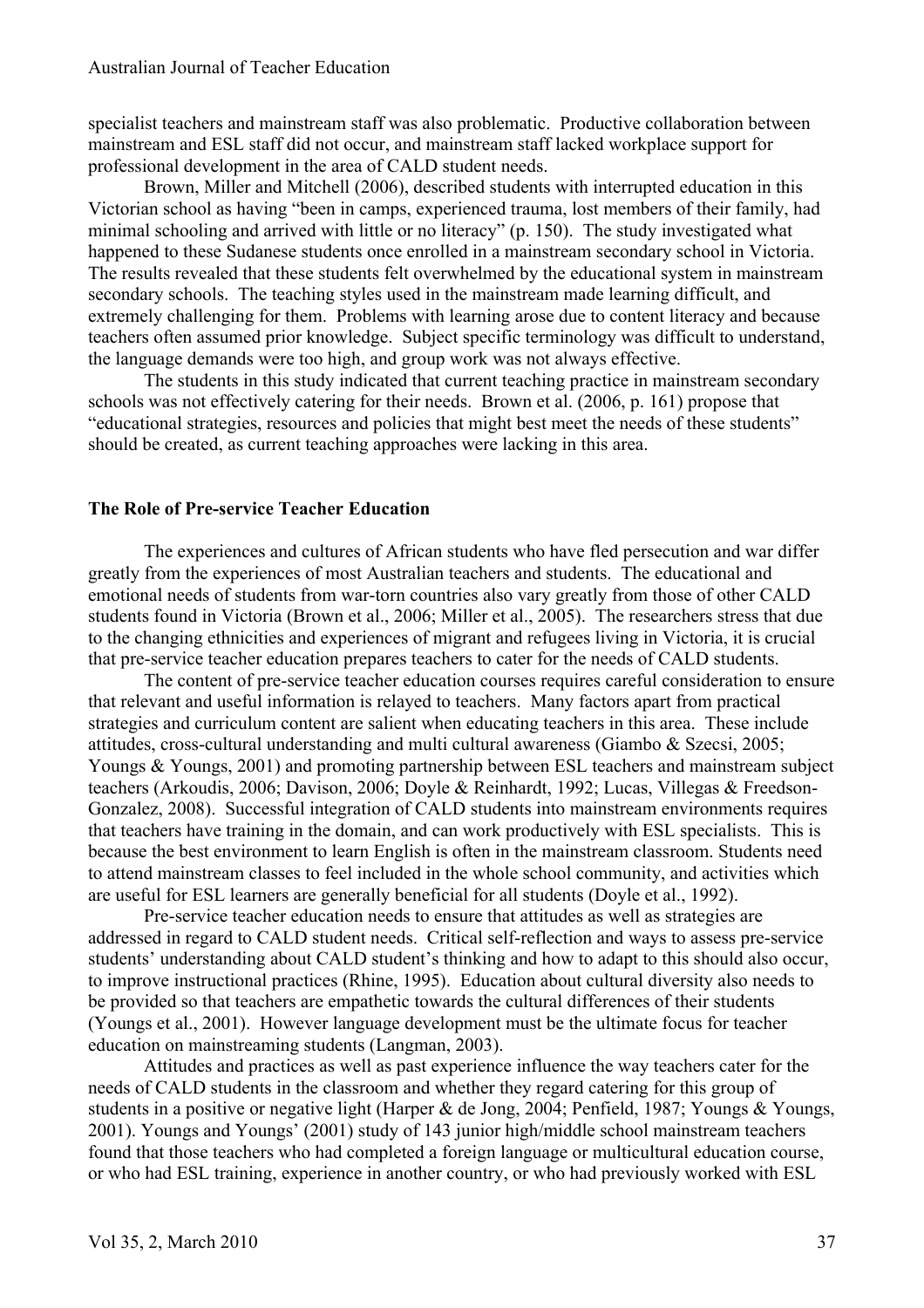students and different genders held a more positive attitude towards educating and catering for CALD students compared with those teachers who lacked the above experiences.

Lacking education and experience in the education of CALD students can result in misconceptions about English-language learners and students from CALD backgrounds which is why teachers find it hard to meet their needs (Harper et al., 2004). Misconceptions may cause them to treat CALD students inappropriately. Harper et al. (2004) suggest that two basic assumptions are important for all teachers:

The needs of ELL (English-language learners) do not differ significantly from those of other diverse learners; the second is that the discipline of English as a second language (ESL) is primarily a menu of pedagogical adaptations appropriate for a variety of diverse learners.  $(p.152)$ .

Youngs and Youngs' (2001) study suggests that if the goal is to promote positive attitudes toward ESL students on the part of mainstream teachers, exposure to cultural diversity appears likely to enhance appreciation of multicultural student groups. They write:

The more preservice and in-service teachers are exposed to diversity through ESL training, and work with culturally diverse ESL students, the more positive teachers are likely to be about working with ESL students. (p. 117).

Therefore it is crucial that pre-service teacher education courses address the issue of cultural diversity and expose pre-service teachers to multicultural issues in the classroom. Evidence suggests that this will help teachers to become more empathetic towards CALD students and to make more of an effort to cater effectively for their needs. Although more than just exposure is needed in the long-term, this is a first step to initiating much needed change and promoting awareness of CALD student needs. A concern which emerged from this study was the currency and breadth of lecturer expertise in mentoring pre-service teachers to support CALD learners.

A plethora of research into the most appropriate strategies for educating CALD students in the mainstream has been conducted, including work by Lucas et al. (2008). These strategies also need to be incorporated into pre-service teacher education courses. The most popular notion is that CALD students are most effectively educated in the mainstream when collaboration and team teaching takes part between the ESL specialist teacher and the mainstream subject teachers and when mainstream teachers have teaching experience in CALD student schools (Arkoudis, 2000; Arkoudis, 2006; Davison, 2006; Lucas et al., 2008; Miller et al., 2005). Collaboration can take part in a variety of ways, such as withdrawal, support teaching and team teaching (Creese, 2002). As defined by Creese (2002), "partnership teaching is where an ESL specialist works with a colleague within a subject area to develop the curriculum and improve overall provision" (pp. 598-599). Therefore it is crucial that course content provides practical strategies for collaboration between ESL specialist staff and mainstream content teachers.

As indicated in Arkoudis (1994, 2000, 2006), Davison (2006), and Miller et al., (2005), creating a relationship and working together productively is a difficult process for some. "ESL is perceived as being lower in the subject hierarchy of the school" (Arkoudis, 2006, p. 417) and thus teachers of ESL are subject to this stereotype as well. There is also a "need to conceptualise the relative roles of the ESL teacher and the ESL curriculum in collaborative work" (Arkoudis , 2000, p. 70). Davison (2006) argues that collaborative teaching must be reviewed and must be assessed so the successful aspects and approaches can be used to enhance teacher training.

There is evidence to suggest that the transition from isolated ESL classes to the mainstream environment by implementing collaborative teaching can be successful (Doyle et al., 1992). Over the past 20 years collaborative teaching has been taking place in schools. In Australia this occurred due to state government policy and student need (Davison, 2006). Likewise, in Victoria, ESL teachers have been working with mainstream teachers to plan curriculum for ESL students and engage in team teaching roles in some schools (Arkoudis, 2006; Doyle et al., 1992). This was a direct consequence of "the ESL teacher guiding the professional development of the mainstream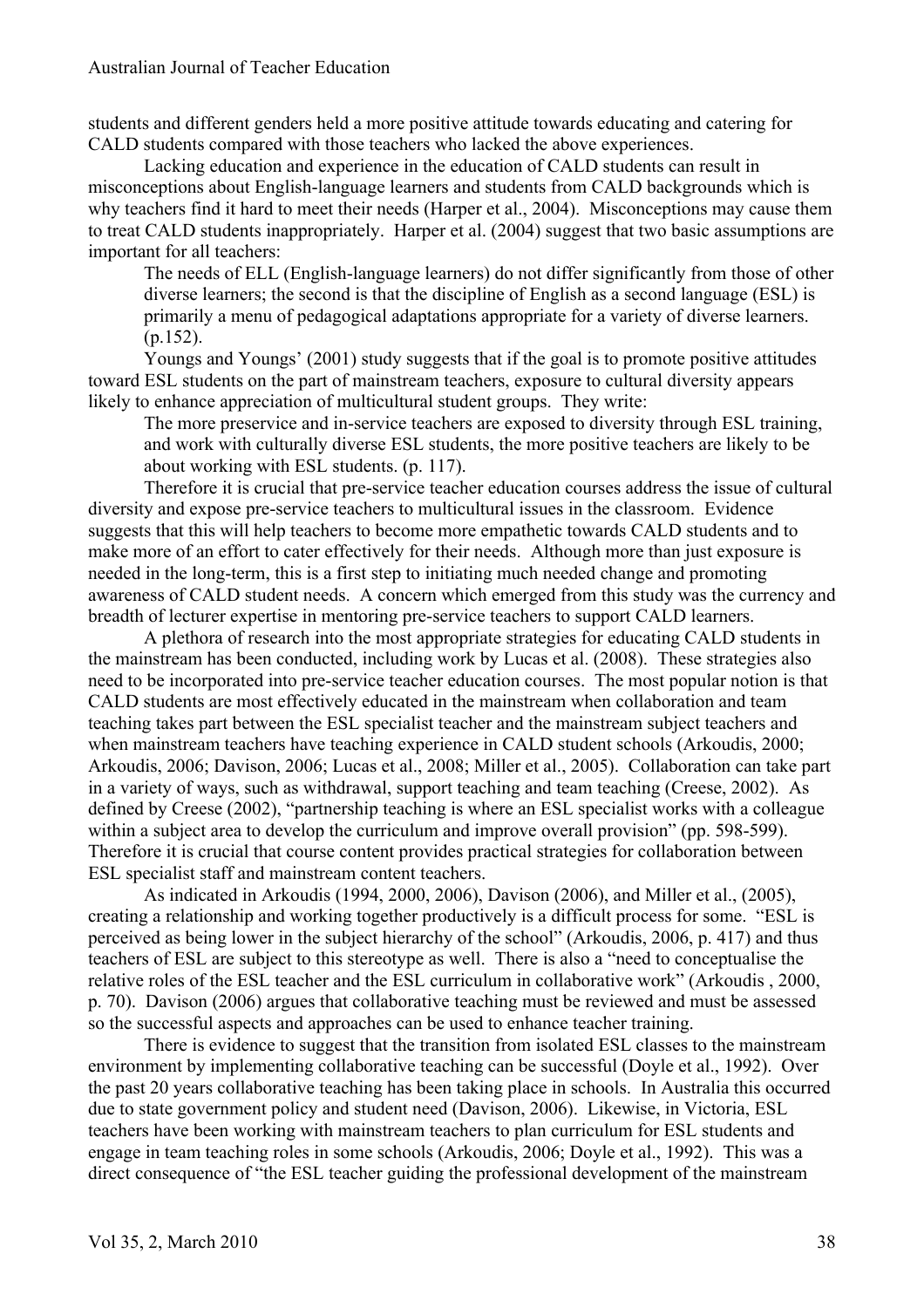teacher and having the epistemology authority to influence mainstream curriculum" (Arkoudis, 2006, p. 416). However, collaboration does not always occur in practice, as demonstrated in Miller et al., (2005).

The fact that much research has indicated difficulties in ESL and mainstream collaboration suggests that more training needs to occur in this area. If all mainstream teachers were educated in how to cater for ESL students in their pre-service teacher education courses, and had been made aware of ways in which to effectively work with ESL specialist staff, then collaboration between ESL specialist staff and mainstream staff should theoretically be less problematic than at present. According to Davison (2006), "an ideal collaboration between ESL and content-area teachers requires the integration of content-based ESL teaching and ESL-conscious content teaching" (p. 457). It is important that language development is the focus, and that mainstreaming does not just involve ESL students attending classes with native-English speaking peers with no adaptations in pedagogy (Davison, 2006; Langman, 2003). Pre-service teacher courses should take the above factors into consideration.

# **Methods of the Study**

This qualitative study involved three stages. Firstly, unit outlines from each university in Victoria offering pre-service teacher courses were examined to see how many mentioned that they addressed CALD student needs. The second stage involved distributing a questionnaire to final year pre-service teachers and the final stage comprised an interview with four of these participants.

Participants were final year secondary education students completing their fourth year of the Bachelor of Education or the one year Diploma of Education. They were chosen as they were able to reflect upon the entirety of the course, and were able to inform the researchers of how confident they felt about teaching CALD students in the final stages of their degree. Participants were from a variety of teaching subject areas, and age groups, and were both male and female. Participation was voluntary and anonymous. All students had completed one teaching practicum at the time of data collection.

The first section looked at the wording of unit outlines, involving a search on a variety of salient phrases. Foremost were phrases which explicitly mentioned CALD students and their needs. Words and phrases which implicitly alluded to the inclusion of CALD student needs were also searched for. The data was presented in tables which defined the types of phrases and their frequency.

The questionnaires were chosen as a data collection source as they allowed many preservice teachers to provide their opinions and share their experiences relating to this matter in a short time frame. Eighty surveys were distributed in four final year pre-service teacher education tutorial classes, and forty-one were returned. The classes were tutorials for a core unit that all preservice teachers had to complete in their final year. Both Diploma of Education and Bachelor of Education students from a wide range of teaching methods were approached to take part in the survey. A total of nine participants also provided contact details for an interview and of these, four participants (who provided comprehensive answers in their questionnaire responses) were chosen to attend an interview.

Interviews were chosen as they allow the researcher to obtain detailed information to expand and further investigate issues and themes present in the questionnaires. The number of interviews conducted was limited to four, due to time constraints. The interviews comprised fourteen semistructured questions which were based on the participants' experiences of educating CALD students on the practicum and the course content. Having semi-structured interviews allowed the researchers freedom to ask additional questions and investigate new issues and experiences arising from the interviews. The fourteen pre-prepared questions ensured that there was consistency in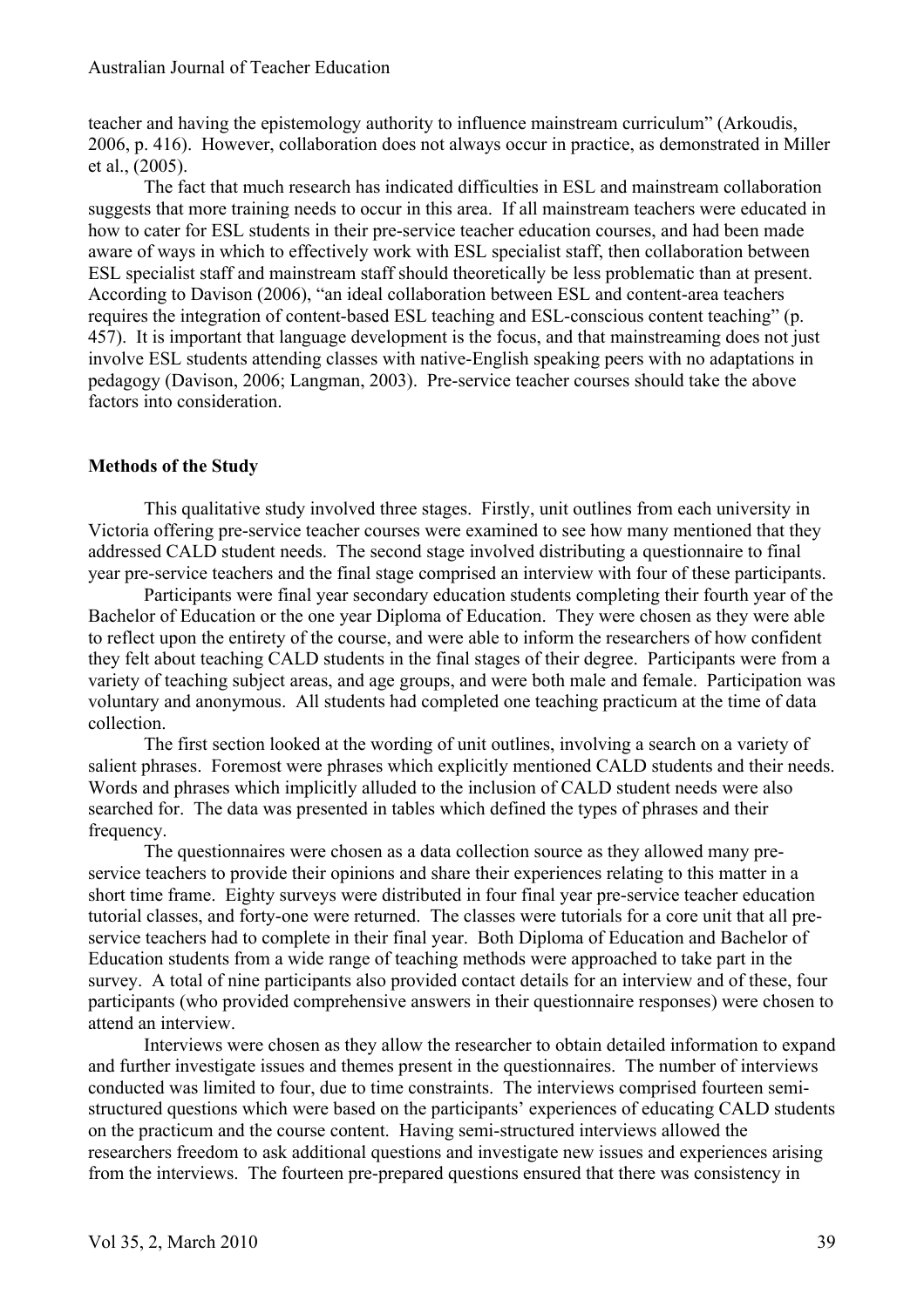topics discussed. Normal procedures of ethical consent were followed, including voluntary participation and confidentiality.

Of the four interviewees, three were males in their early-mid twenties and one was a female in her early twenties. One participant was enrolled in the Bachelor of Education. The other three were completing a Diploma of Education. Each student specialised in two teaching areas, which were combinations of English, Art, Chemistry and Studies of Society and Environment (SOSE). ESL method students were not interviewed as they are training to be ESL specialist teachers and their course does highlight CALD student needs and strategies for teaching these student groups. Coverage of CALD student needs in non-ESL specialist courses were investigated to ascertain how well future mainstream teachers are being prepared to cater for CALD student needs

Time constraints limited the number of questionnaires and interviews conducted, and meant that students at only one tertiary institution in Victoria could take part in the study. Time limitations also meant that pre-service teachers were approached at the end of Semester One and beginning of Semester Two, and not closer to the end of the year which may have offered insights into the entirety of the course. This was unfortunately not feasible.

In the following data, pseudonyms are used for all interviewees to maintain anonymity of participants. Data is presented from the analysis of unit outlines, the questionnaire responses, and the interviews. The data from the three stages are presented together under common themes.

Four major themes emerged as a result of analysis of the interviews. They are: the amount of coverage in pre-service teacher education relating to CALD student issues; exposure to CALD students on teaching rounds; confidence in catering for the needs of CALD students; and course improvements in the area of CALD student needs.

# **Pre-service Teacher Education and CALD Student Issues**

A total of thirty-nine pre-service secondary teaching degrees are offered in Victoria. Undergraduate degrees comprise twenty-eight of these courses and eleven are postgraduate courses. Analysis of this data revealed that a small proportion of units offered in both undergraduate and postgraduate courses mention that they address CALD student needs in unit outlines. The number of units in undergraduate courses that address CALD student needs vary from 36% to zero. The number of postgraduate units that address CALD student needs range from 25% to zero. The data also showed that the type of units which focus on CALD student needs vary depending on the specific tertiary institution. The majority of units which address CALD students tend to be general teaching units, which are taught to all students regardless of teaching areas, as opposed to units focusing on specific teaching areas such as English or Mathematics. Students specialising in curriculum areas that do not mention CALD students in their training are therefore missing out on a vital aspect of pre-service teacher education training.

The research revealed that units addressing CALD student needs are not only scarce, but are not available to all students. Some are electives, which are only offered to students enrolled in select courses, and are not chosen by all student teachers. Other units are only offered in certain years.

Questionnaire results indicated that few students believed that their units address the issue of catering for CALD students in mainstream classrooms. The majority of participants (63%) did not feel that any units in their course had done this. One response was, "I don't know if diversity has been catered for or not". Another response was, "After teaching rounds there were discussions amongst students who have experienced cultural diversity in schools. I volunteer with refugees from Sudan and have found this more useful than anything in this course". While personal experience was highlighted as being most beneficial to their learning, students did not refer to specific content relevant to the teaching of CALD background students.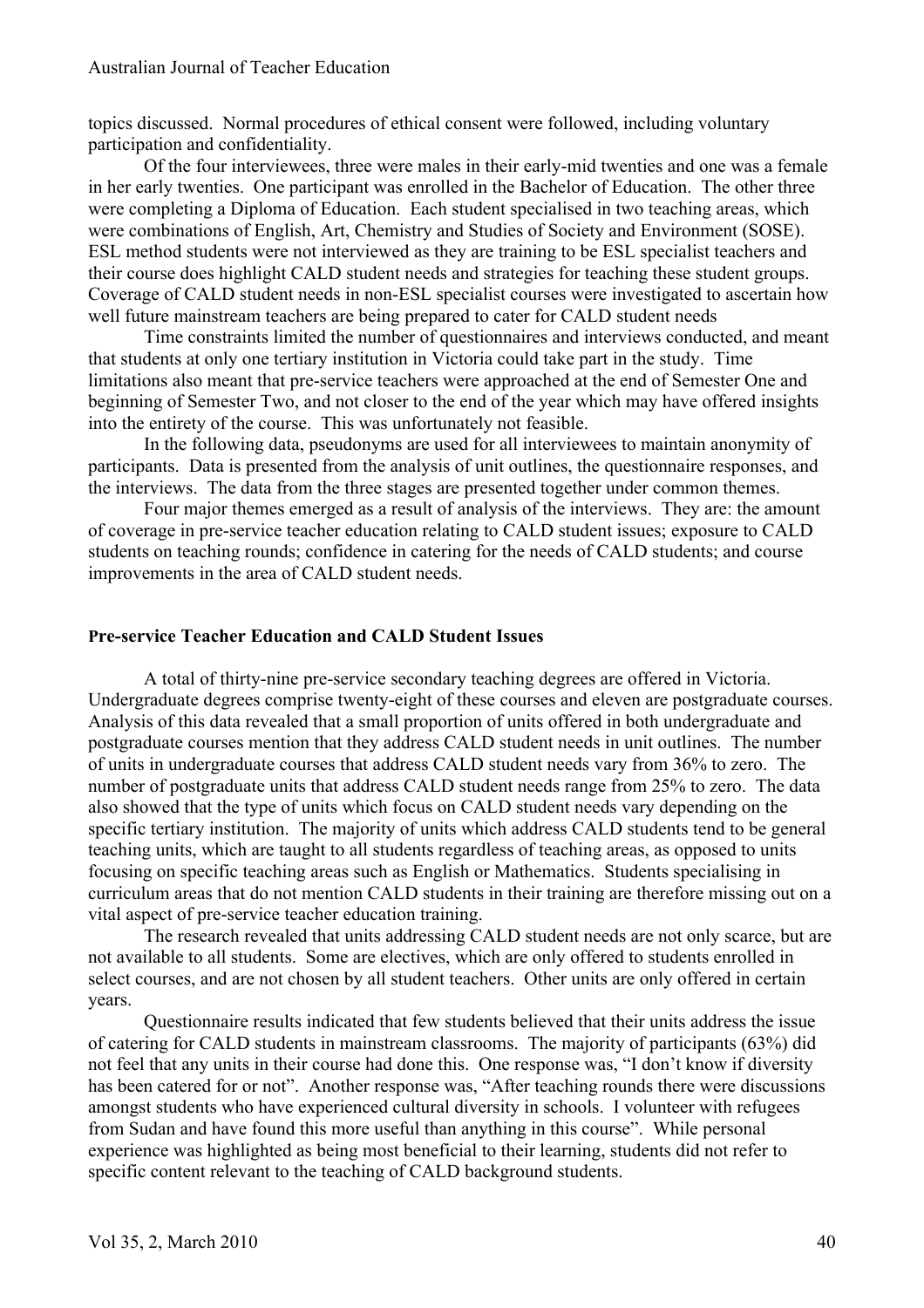The data showed that 37% of students believed that their course did address CALD student needs. Some indicated that it only did so in a theoretical sense and lacked practical examples (36%). For example, "I have been told I need to cater to diverse students but been given few, if any, actual methods. It's been more talking about it, with little action or ideas as to HOW". Others (43%) identified an ESL elective unit (entitled *ESL in content areas*) as the only unit which did so, but this unit was not available to all students, and was not chosen by all of those who had the option of studying electives. This unit appears to be extremely relevant and useful in addressing CALD students. One participant explained,

*"I have undertaken a unit on ESL learning in content areas, which involved developing strategies for inclusive education, including reading, writing, listening and speaking skill development. The unit raised my awareness of the background my students come from, and what I could do in my mainstream classrooms to cater for their needs".*

Only three participants believed their course as a whole comprised of units which addressed CALD student needs, but they were not able to provide specific examples. The majority of questionnaire responses (63%) indicated that the units did not address this issue.

Interview data supports the questionnaires, in which 78% of participants stated that their course did not prepare them for the needs of CALD students. Interview participants explained that CALD student needs were "noticeably absent from the course". The importance of studying an *ESL in content areas* elective was also made evident in the interviews. Bachelor of Education student Michael said that in his three and a half years of studying Education, the elective unit *ESL in content areas* was the only unit to address CALD student needs. The one year time frame of the Diploma of Education was highlighted as a reason why CALD student needs were lacking from course content. Interviewee Tom mentioned that there "doesn't seem to be enough time" to address CALD student needs.

The Diploma of Education students explained that they study a unit on diversity in schools during second semester, which they anticipated would cover CALD student needs. However, based on the classes taught to date, they felt that the unit just "skimmed the surface" and did not teach them anything new about student diversity. Not all students undertake the diversity unit. Overall, both questionnaire and interview data indicates that units did not adequately prepare pre-service teachers to teach CALD students effectively.

# **Exposure to CALD Students on Teaching Rounds**

Most pre-service teachers who completed a questionnaire taught CALD students on their practicum. A significant majority of participants (78%) had completed their practicum in schools with a CALD student population. CALD students taught were from countries such as Vietnam, Afghan, Turkey, Malta, and Sudan. This highlights the vast array of cultures that pre-service teachers and qualified teachers are exposed to in Victorian schools.

Pre-service teachers articulated frustrations and difficulties experienced when faced with educating CALD students on their practicum. Comments included; "I had some ESL students in one of my classes. I didn't have to teach them, however my supervisor did comment that she often felt that she didn't really help them enough"; "Those who came from war-torn regions like Sudan, found it difficult to follow the rules of the school"; "The teachers at the school helped me understand the different needs of the students otherwise I would definitely not have been able to relate to them"; "I was very unprepared on how to deal with them and required a lot of advice from my teacher on how to simplify tasks and on how to grade them". These comments highlight difficulties faced, suggesting that the course had not prepared pre-service teachers to deal with such situations.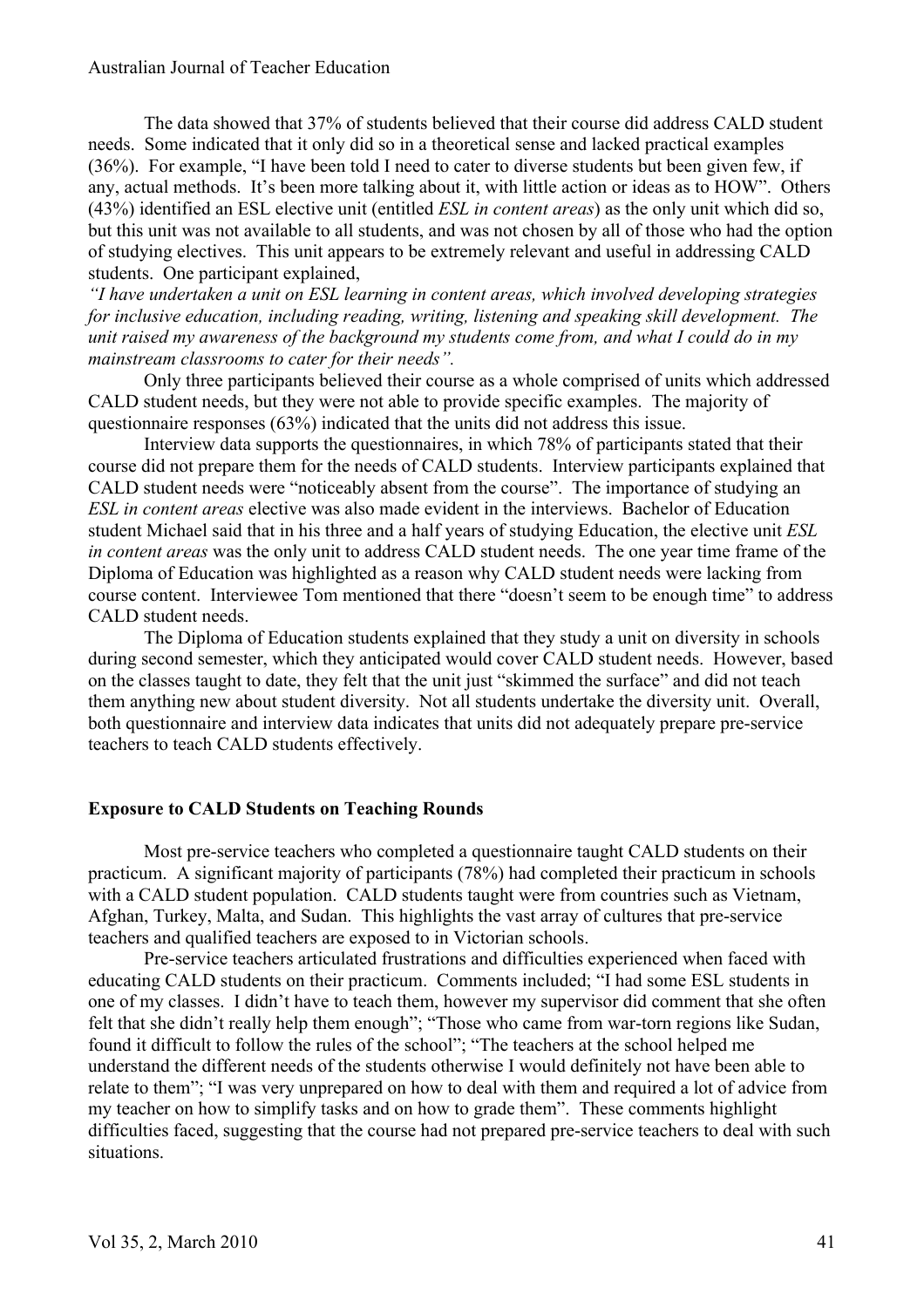All four interviewees undertook their practicum at schools which had CALD students. Sudanese students were taught by one interviewee named Chris, who indicated that his experience teaching CALD students was "problematic", as he did not know how to adapt work to meet their needs. None of the interviewees noticed any adaptations being made by the regular classroom teacher to cater for the needs of CALD students. Only Michael commented that he saw a teacher provide a student with a "modified criteria sheet". Perhaps this indicates that many current teachers are themselves lacking in this area or are trying to meet tight deadlines so have no time to address individual student needs. This is of concern for both student welfare and outcomes, and for preservice teacher training. Pre-service teachers may not be receiving adequate training in CALD student education on their practicum, as supervising teachers may not be competent in this area.

Interviewees indicated some confusion about what was meant by 'teacher modified work', highlighting lack of exposure in course content. Chris and Michael both indicated that they believe that teacher aides and removing students from regular classes to attend ESL classes constituted modification. Chris commented, "For Sudanese boys they had a teacher aide which was very very useful. In fact, I wish I had one for every class". From Chris's experience, teacher aides: *"Assisted with the work just to cross that language barrier, but yeah so they would just help with the work but you know I didn't speak to them, I didn't arrange extra work with them um, they just came in and did their thing. It was great".*

Chris felt that the problem could be shifted to someone else, namely a teacher aide. Chris did not view the teacher aide's presence as an opportunity for collaboration, as he was not directed to converse with the aides. Therefore Chris did not view himself as working together with the aide, instead, he perceived a sense of distance between himself and the aide. There was a sense that Chris felt teacher aides were a necessity in the classroom, not a privilege. He also implied that regular classroom teachers had no responsibility to adapt student work because that was what the aides were for. The fact that Chris did not speak to them, and was not instructed to do so by his supervising teacher, indicated a lack of knowledge of how to best meet CALD student needs by taking advantage of opportunities to collaborate with teacher aides.

All pre-service teachers interviewed encountered CALD students on their practicum, except Ella, who did not have any ESL students with low literacy levels or academic needs in her classes. The other students felt frustrated at catering for CALD students, as their needs impacted heavily on classroom teaching. Chris felt vaguely annoyed at the responsibility at having CALD students in his classes. He commented that "I don't have the skills and knowledge really for just one student in this class. I don't have enough ESL experience to sort of know how to say do it yourself. I just don't quite know how to put together the extra work to do". The data highlights the reality that many Australian schools are extremely multicultural, and that the majority of teachers will teach CALD students during their career. The research indicates that they are not being trained to teach students with a CALD background.

# **Confidence in Catering for the Needs of CALD Students**

The findings demonstrate that a very small number of pre-service teachers feel confident that they will be able to teach CALD students, without support from colleagues and without having studied an ESL unit at university. Participant responses indicate that lack of experience and training in how to adapt lessons are major factors contributing to lack of confidence in this area. Students commented as follows: "I can barely even cope with the non-culturally diverse students who are behind"; "Not right away, but gradually I have confidence that I will learn these important skills"; "I don't feel I have learnt anything in this course to cater for the needs of linguistically and culturally diverse students". These comments indicate that there is a serious lack of CALD student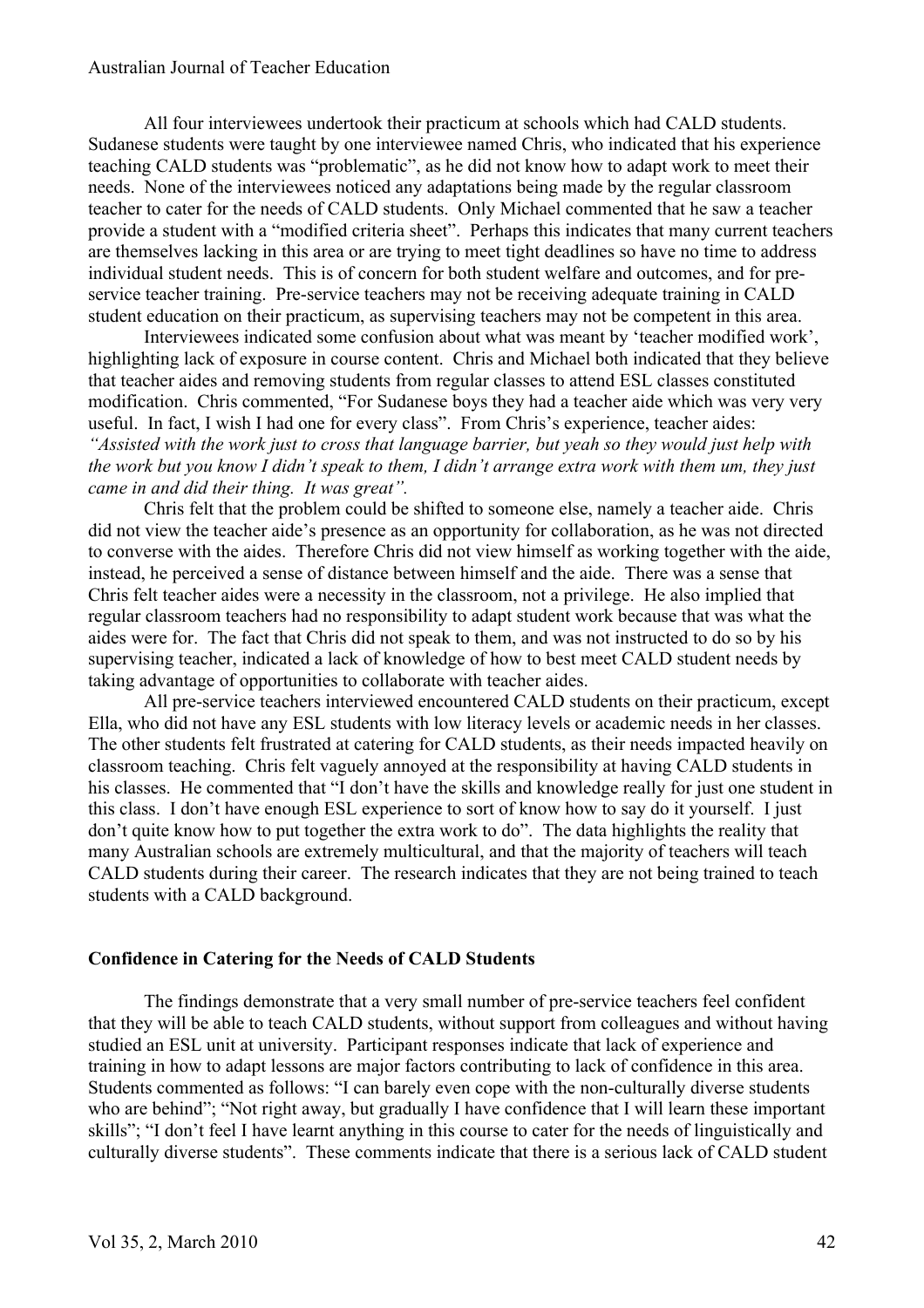information in teacher training courses, and that pre-service teachers believe they will learn techniques for educating CALD students when teaching full-time.

A total of twenty-three participants said they do feel confident about educating CALD students in the future. However, none of these students credited their teaching course as a whole with being the reason for this confidence. Of these, eight students said that they would only be confident educating CALD students with support, generally from the school in which they were employed, five students said that they felt confident due to experience on their practicum, one student said they feel confident only due to the fact that they had undertaken the *ESL in content areas* elective unit/ESL teaching method, and one person indicated that they felt confident due to personal reasons. Eight participants said they felt confident, but did not elaborate on their answers.

The data indicates that the majority of pre-service teachers do not feel confident about educating CALD students. Those that do feel confident have experience working with ESL students, assume that their school will provide support, or they have studied a specific ESL elective. It seems the lack of attention given to this issue in the teaching courses is impacting greatly on the pre-service teachers' ability to cater for the needs of CALD students in mainstream classrooms, and their confidence in doing so.

Michael, who was completing the Bachelor of Education and therefore had three more years of experience than the Diploma of Education students, commented that it will be his own personal experiences and "school resources" at his place of employment that will assist him to cater for CALD student needs throughout his career, not the pre-service course content. This is of concern due to the fact that he has had three years of teacher training and still feels unprepared to teach CALD students. All interviewees assumed that support would be provided by their place of employment. The implication is that their teaching course had not equipped them with this support.

## **Course Improvements in the Area of CALD Student Needs**

The majority of pre-service teachers who took part in this questionnaire felt that their course could be improved in the area of CALD student education (97% in total). Suggestions included incorporating more practical strategies to address CALD student needs in teaching method units, and making an ESL unit a core subject. These requests were also desired by the interviewees. They too suggested that a compulsory unit dedicated to ESL student needs would be ideal. Interviewee Michael had completed an ESL elective and continually reiterated the importance of studying the 'ESL in the mainstream unit' throughout his interview. He stressed that it was invaluable to his training and commented that the ESL elective unit was "the gold amongst all other subjects".

The questionnaire participants and interviewees made it clear that practical experience gained on their practicum was invaluable to their teacher training. They both suggested that all preservice teachers should undertake a teaching practicum in a school with multicultural student populations. Ideally, they would like to spend more time in schools during their teaching course.

Both interview and questionnaire responses indicated that practical examples in content areas and specific training in ESL education including teaching experience with CALD students were desired by most pre-service teachers.

## **Where to from here?**

The research has revealed that there is a critical gap in Victoria's teacher education courses. The findings indicate that a large number of pre-service teachers feel as though they are entering the workforce without the skills necessary to educate CALD students. Closer analysis of the unit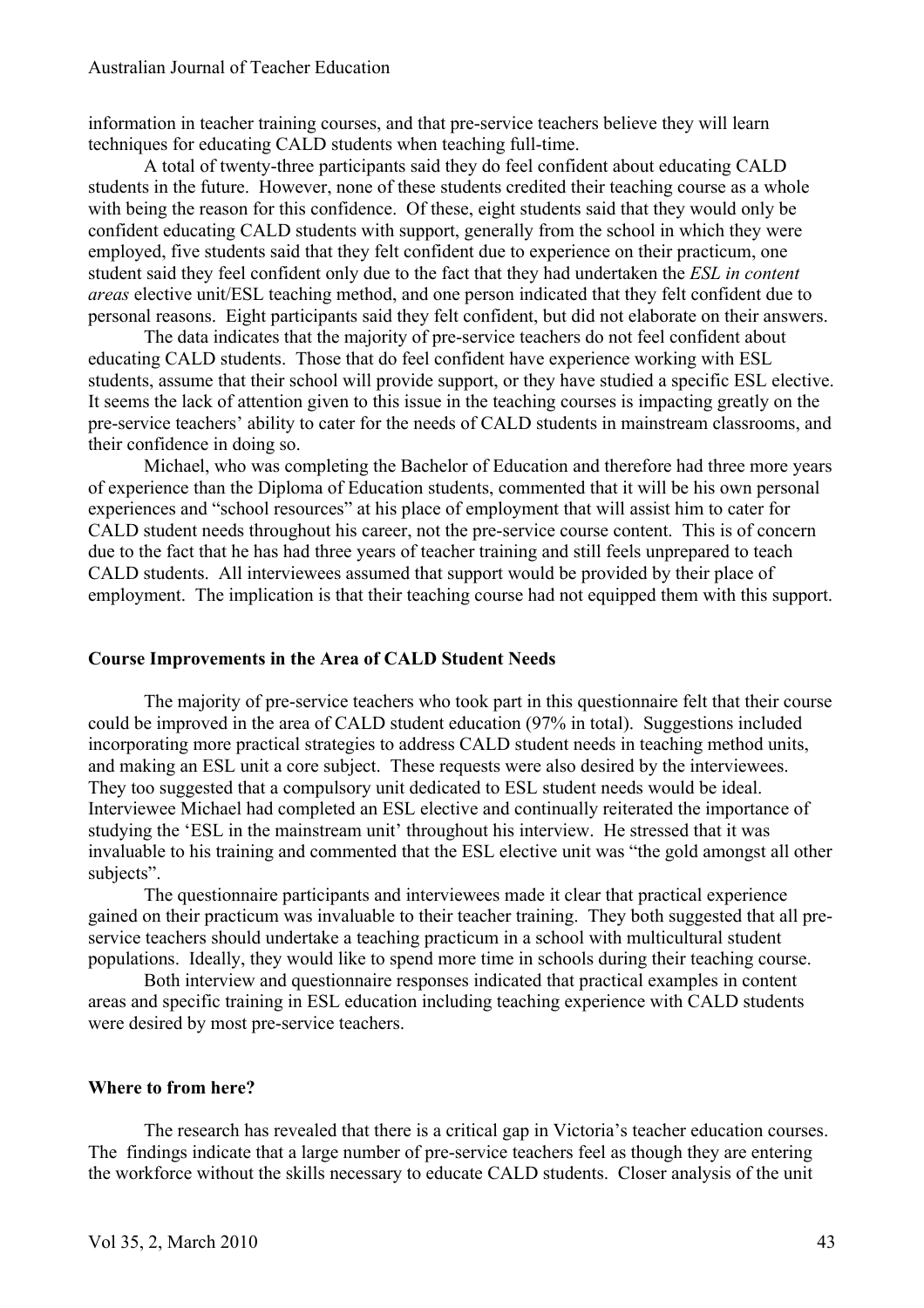outlines confirms these findings. They indicate that very few units in Victorian university preservice teacher education courses address CALD student issues. Therefore only a small number of teachers are entering the workforce with the necessary skills and awareness to create inclusive classrooms for CALD students. This is a concern due to the increasing number of school aged students in Victoria who are from CALD backgrounds. It is essential that in a multicultural society, CALD students receive the best possible education. If pre-service teacher courses are not addressing this area, CALD student needs will be compromised in the classroom. In order for CALD students to achieve academic success, new directions such as the following should be considered.

#### **Pre-service teachers**

Preparing teachers to cater for multicultural classrooms should be addressed from the onset of their teacher training. Such preparation should be seen as an overall part of teaching as opposed to a separate area. The skills and strategies used will also be useful to support other students with language or literacy difficulties.

There are many different ways in which CALD student needs can be incorporated into preservice teacher education courses. The only constraint is time. Both the one year Graduate Diploma and the four year Bachelor of Education are overcrowded with an array of contextual, policy and curriculum issues and theories. The following suggestions take this into consideration. The aim is to incorporate a larger focus on CALD student needs without compromising other teaching areas or overloading the curriculum further.

## **Make a focused CALD elective part of the core program**

In both Bachelor of Education courses and Diploma of Education courses, pre-service teachers have the freedom to choose electives which allow students to delve into areas that they are passionate about, and add depth and greater enjoyment to their studies. However, in many cases the number of electives is limited, as not all units run every year and some are only run during the day or during the evening. Despite allowing students the opportunity to investigate areas of interest in detail, having the skills necessary to teach CALD students overrides the importance of individual choice. Therefore this option would involve replacing one elective unit with a compulsory unit focusing on teaching CALD students in mainstream classrooms.

The unit should include information about different cultures in order to raise cultural awareness and sensitivity; information about student needs in the classroom; and techniques and strategies for dealing with CALD students in mainstream settings. This recommendation has also been made by Lucas et al. (2008), who suggested that this unit should "address language-related understandings for teaching ELLs and the pedagogical practices that flow from them" (p. 370). It should be taught by a competent faculty member who has expertise and personal interest in the area. In addition, a vast range of practical strategies should be provided and pre-service teachers should have practice in devising classroom work for CALD students (Lucas et al., 2008). Many participants in this study suggested that a compulsory unit on CALD student needs would be ideal in enhancing their teaching skills, therefore this option would be readily embraced by many preservice teachers.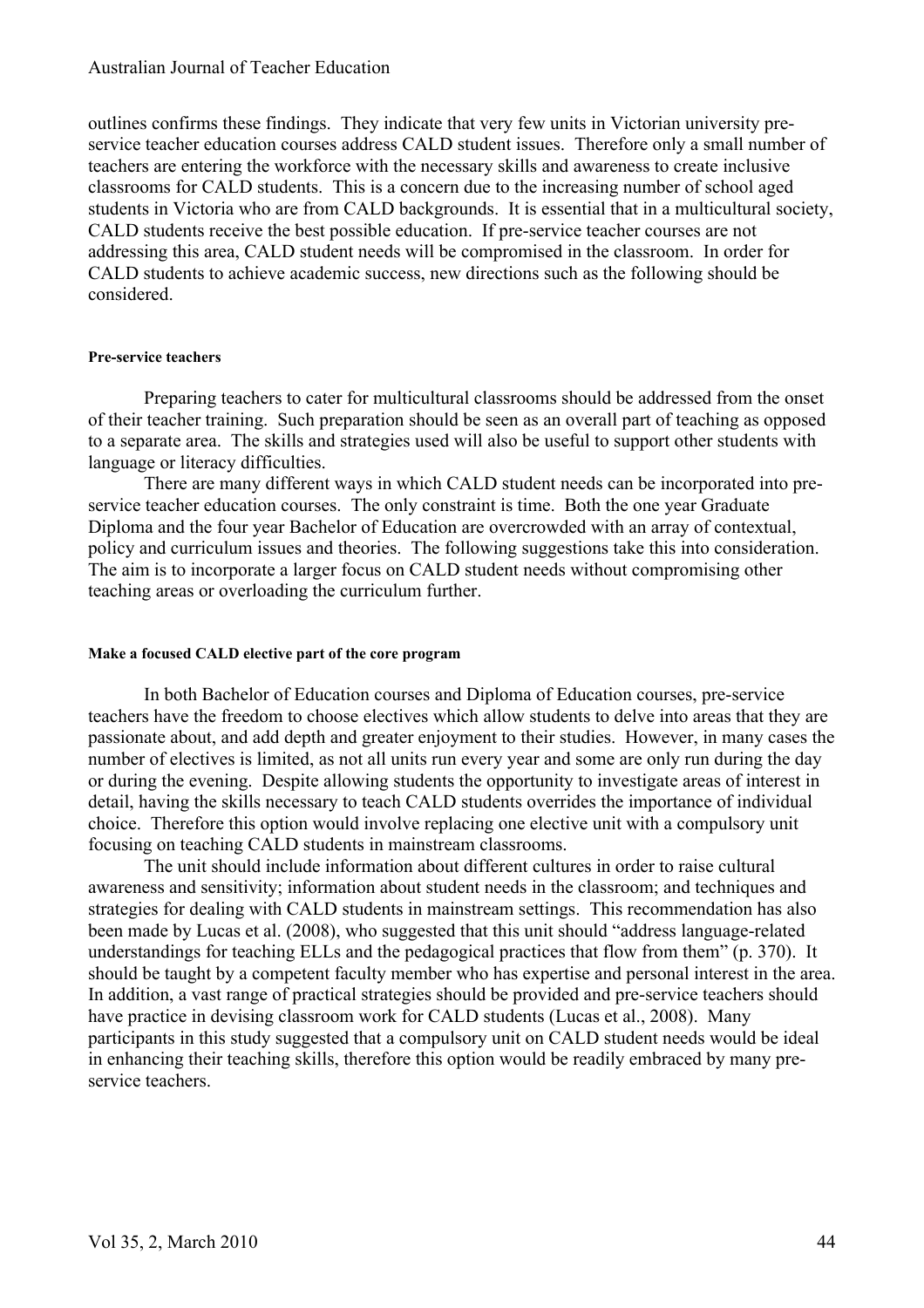#### **Incorporate CALD focus into existing units**

A second option is to incorporate skills and strategies relating to CALD student needs into existing units. This approach was also suggested by participants in this study. This option may be conducted as a holistic approach, whereby examples or techniques discussed in classes are related to CALD students. Instead of making CALD student needs a separate area, belonging to ESL cohorts only, it could be part of the course as a whole. One way to ensure CALD student needs are being met in each unit is to assign an assessment task which relates teaching CALD students to the pre-service teacher's subject method. A constraint of this approach is that it overcrowds the curriculum and adds extra pressure on lecturers to cover even more content in a limited timeframe. Concerns with this option were also expressed by Lucas et al. (2008) for similar reasons.

#### **Summer units**

Pre-service teachers could attend additional extra-credit units over summer that specifically focus on teaching CALD students in the mainstream. This could be optional (the incentive being extra credit). The curriculum in pre-service teacher education courses is already crowded, as indicated in the interviews. Having a summer unit would not overburden already busy semesters and would allow pre-service teachers the opportunity to focus specifically on this area of teaching without the distractions of additional units.

#### **Languages and linguistics**

Some researchers have found that when teachers have a background in linguistics and in learning second languages themselves, they are more understanding and compassionate toward CALD students (Giambo & Szecsi, 2005; Harper & de Jong, 2004; Penfield, 1985; Youngs & Youngs, 2001). Consequently this improves their teaching practice when faced with CALD students. Pre-service teachers with a background in languages and linguistics can relate to what the CALD students are going through, and can use their own language learning experience and knowledge of linguistics to enhance their teaching strategies. A somewhat radical option to enhance teacher training in the area of CALD student needs could be to encourage pre-service teachers to learn a foreign language and/or undertake a unit in linguistics as part of their Education degree. This could be an effective way for teachers to gain skills in the area without explicitly learning educational theories. These units could be taken as electives or could be offered as summer units. These units could not only assess their content knowledge of the language/linguistic features, but also require pre-service teachers to write assignments relating to teaching CALD students. In the assignments pre-service teachers would be required to draw on their language learning experience and linguistic knowledge to inform their teaching practice. Alongside practical teaching experience in a school with CALD students and other Education units, this may be an effective approach to raise awareness of CALD student needs in mainstream classrooms.

#### **Online study and forums**

The final option would be to encourage pre-service teachers to undertake further study relating to the area of ESL students once they have graduated. One effective way to do so is to enrol in an online unit. This may be an existing course on ESL informed strategies for the mainstream, a university unit, or a new course developed specifically for this purpose. Studying online provides greater flexibility for teachers. Teachers could also receive time release to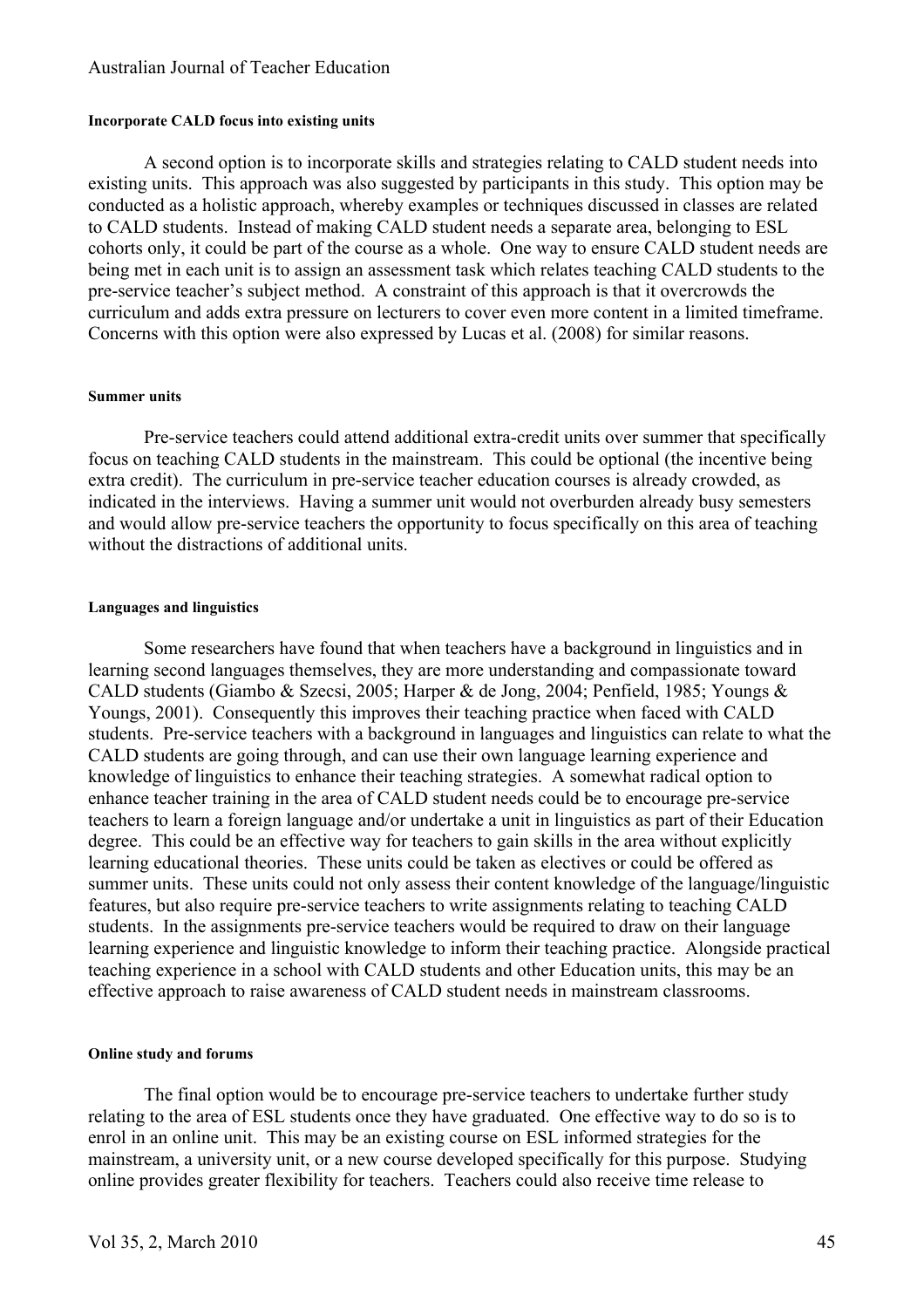complete the work, and the courses could be fully funded, as occurs for teachers seeking TESOL qualifications in some Victorian government schools.

Another option is to develop online forums where mainstream and ESL teachers can engage in professional discussions relating to CALD student needs. Effective teaching techniques can be discussed in a secure environment. Advice on areas such as assessment, reporting and curriculum design can also be shared. Teachers will also be able to design units of work with colleagues from other schools using this technology and teachers can share teaching resources by uploading/scanning files. The amount of time spent on the forum could be counted towards teacher professional development for the VIT.

The above ideas may only be effective as short term solutions. At the very least, they will raise awareness of CALD student needs and of the different teaching strategies required to teach effectively in plurilingual and multicultural schools. If pre-service teachers bring this awareness with them into the classroom, then this is a good start.

#### **Practical experience in schools**

But is a good start, as suggested above, really enough? Is it perhaps time to concede that practical wisdom in addressing these problems does not necessarily reside within the confines of university faculties of education, or in textbooks and papers on educational theory, but also and perhaps primarily within multicultural and linguistically diverse schools? This is not to say that schools currently have all the answers, but it does acknowledge that this is where the problems are situated, and it is primarily within that situation that practical answers are to be found.

Within many of these schools there will be teachers who have developed particular skills in working with CALD students and these teachers could act as mentors. In this case, the role of the university supervisor would be to act as a facilitator working in a triangular relationship with the student teacher and mentor, where the expertise of all three participants is continually being renegotiated in the course of resolving the practical difficulties that arise. Admittedly, this will seem like a step too far in the direction of school-based teacher education for some in the profession, but perhaps it is time to think beyond the status quo. It may be worth recalling that though the school-based teacher training in the UK was eventually imposed by government, some major universities such as Oxford (Internship Scheme) and London (Area-based Scheme) had already successfully pioneered the school-based approach. In the case of London, that was strongly motivated by the need to address the multicultural and linguistically diverse classrooms of London schools.

Adopting this approach in Australia will strengthen ties between universities and schools. It will place pre-service teachers in a practical multicultural learning environment where they will be guided and mentored appropriately. This technique differs from merely placing pre-service teachers in a multicultural school to undertake a teaching or observation practicum. In this situation, the preservice teacher may or may not be mentored appropriately. The experience of being placed in such a diverse teaching environment without a supportive supervising teacher may instill fear and hostility in the pre-service teacher, which will directly negatively impact on their teaching and consequently CALD student learning.

Placing university lecturers in direct consultation with an experienced ESL teacher mentor and the pre-service teacher themselves, will provide confidence in the type of training and techniques delivered to the pre-service teacher. Currently university lecturers in Australia spend hours merely talking about teaching CALD students. Instead, university lecturers, as experts in the education field, should consider going into schools on a regular basis, working alongside experienced ESL teachers. University lecturers and experienced ESL teachers should practically demonstrate how to cater for CALD students in the classroom, and support pre-service teachers to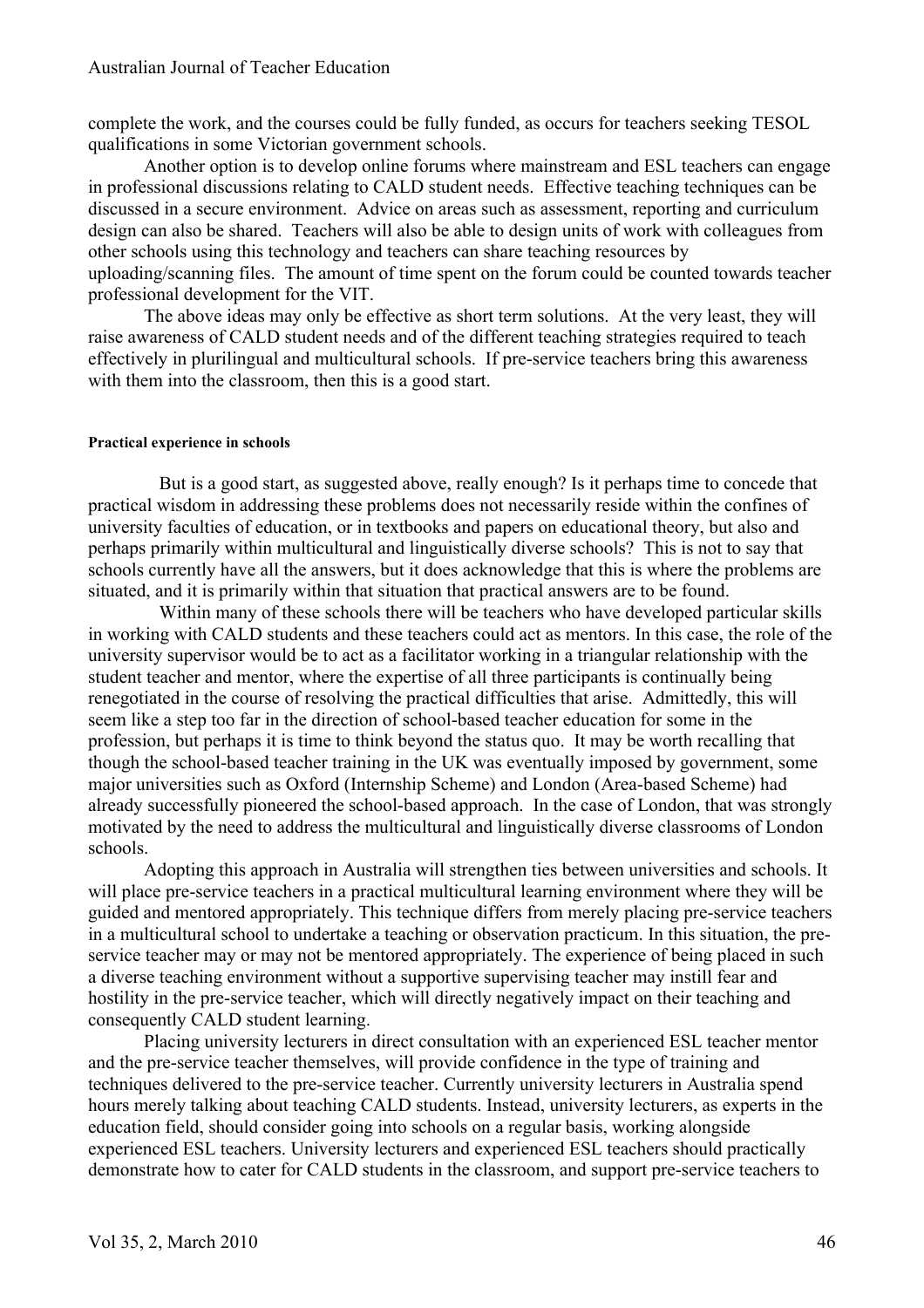cater for CALD students throughout their teaching practicum. This approach entails significant professional learning and growth for both lecturers and pre-service teachers, but ultimately the real benefactors could be the CALD students themselves.

# **Conclusion and Implications**

This study highlights the need for a review of current pre-service teacher education in Victoria. The results indicate that most courses do not effectively prepare teachers to meet the needs of CALD students. Consequently, many pre-service teachers do not have relevant skills, or confidence in their ability, to teach CALD students. This causes CALD students to continue to struggle in the classroom, as seen in previous studies (Brown et al., 2006; Miller et al., 2005).

This study found that units taught in pre-service teacher education did not address CALD student needs. While electives focusing directly on CALD student needs appear to prepare preservice teachers in this area, these electives were not offered to all students, and were not chosen by all students who had the choice. In order to ensure that pre-service teachers are trained to meet the needs of this student population, CALD student needs should be addressed in all units taught in preservice courses. Alternatively, a core unit specialising in CALD student needs could be made compulsory for all pre-service teachers. Information on modifying curriculum, teaching strategies and awareness of the cultural, social and emotional needs of CALD students should also be covered in pre-service teacher education. More techniques and practical strategies for educating CALD students are needed in pre-service teacher education courses.

Studies conducted by Arkoudis (2006), Davison (2006), Doyle and Reinhardt (1992), Langman (2003), and Lucas et al. (2008), provide evidence of appropriate content to be included in such pre-service teacher training. For example, positive attitudes toward multiculturalism, crosscultural understanding and multicultural awareness should be included (Giambo & Szecsi, 2005; Youngs & Youngs, 2001). In addition, it has been argued that activities catering for ESL student needs are beneficial to all students (Doyle & Reinhardt, 1992). Inclusive environments are paramount for effective CALD student education. Most importantly, pre-service mainstream teachers should be trained in how to collaborate effectively and team-teach with ESL specialist teachers (Arkoudis, 2006). These strategies could be combined with pre-service teacher suggestions from the questionnaires and interviews conducted in this study, to create pre-service teacher training courses which adequately prepare teachers to meet CALD student needs in the mainstream.

The value of practical experience in relation to CALD student education was highlighted in this study. The majority of pre-service teachers undertake their practicum at schools with highly diverse student populations. For some pre-service teachers, this was frustrating and daunting. This indicates the need for teachers to be better prepared to teach CALD students, and to have the confidence and skills to do so effectively.

All students attending secondary schools in Victoria have the right to receive the best possible education. Therefore, pre-service teacher training institutions have the responsibility to ensure that all Victorian secondary teachers are equipped to cater for CALD students in mainstream classrooms. Pre-service teacher education courses need to be updated to meet the needs of Victoria's increasingly diverse society.

This study demonstrates that much is still to be done in raising awareness of CALD students, their needs and ways to teach them effectively. Practical solutions have been suggested in this paper in the anticipation that they will be considered by tertiary institutions. Implementing some of these strategies will not resolve all related problems. At the very least, they are small steps towards creating a more inclusive classroom environment for CALD students in mainstream secondary schools.